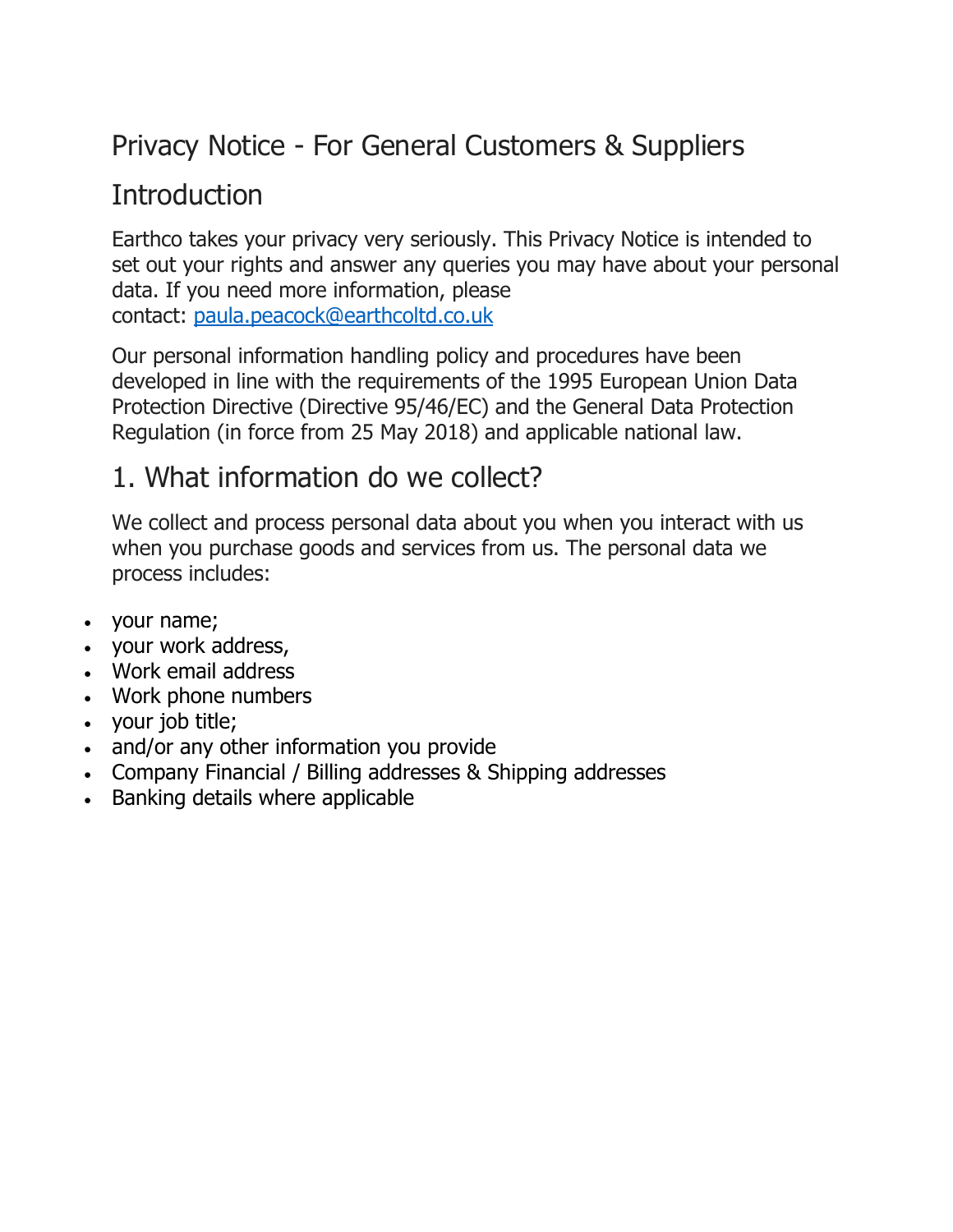## 2. How do we use this information and what is the legal basis for this use?

We process the personal data listed in paragraph 1 above for the following purposes:

- as required to establish and fulfil a contract with you, for example, if you make a purchase from us or enter into an agreement to provide or receive services. This may include verifying your identity, taking payments, communicating with you, providing customer services and arranging the delivery or other provision of products or services. We require this information in order to enter into a contract with you and are unable to do so without it;
- to comply with applicable law and regulation;
- in accordance with our legitimate interests in protecting Earthco's legitimate business interests and legal rights, including but not limited to, use in connection with legal claims, compliance, regulatory and investigative purposes (including disclosure of such information in connection with legal process or litigation);
- with your express consent to respond to any comments or complaints we may receive from you, and/or in accordance with our legitimate interests including to investigate any complaints received from you or from others, about our website or our products or services;
- we may use information you provide to personalise:

our communications to you;

products or services for you,

in accordance with our legitimate interests;

- we may monitor any customer account to prevent, investigate and/or report fraud, terrorism, misrepresentation, security incidents or crime, in accordance with applicable law and our legitimate interests;
- in circumstances where you contact us by telephone, calls may be recorded for quality, training and security purposes, in accordance with our legitimate interests; and
- we may use your information to invite you to take part in internal market research or surveys directly for the benefit of Earthco.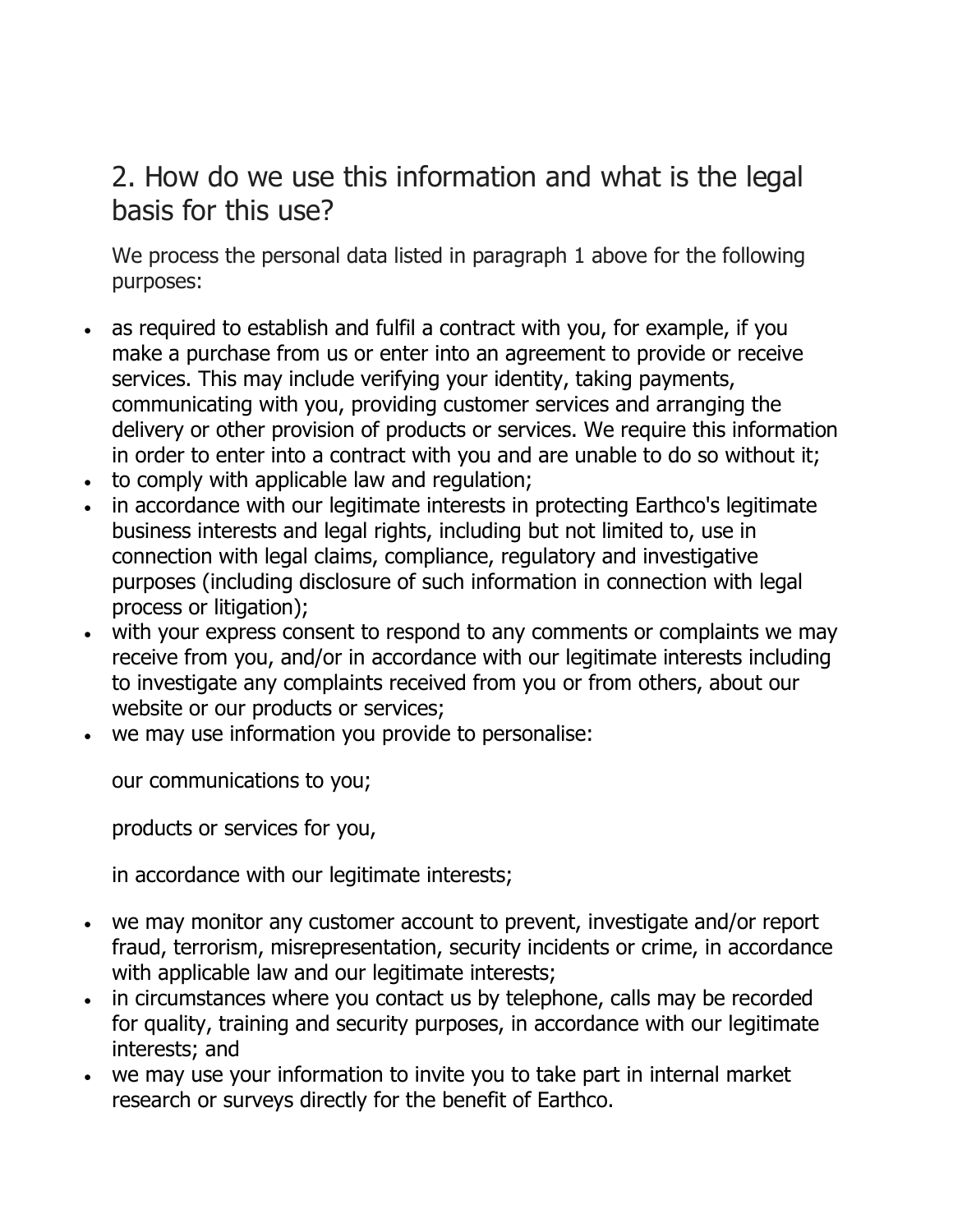### 3. With whom and where will we share your personal data?

We may share your personal data with the below third parties:

- our professional advisors such as our auditors and external legal and financial advisors;
- our suppliers, business partners and sub-contractors; and/or

Personal data may be shared with government authorities and/or law enforcement officials if required for the purposes above, if mandated by law or if needed for the legal protection of our legitimate interests in compliance with applicable laws.

In the event that our business or any part of it is sold or integrated with another business, your details will be disclosed to our advisers and those of any prospective purchaser and will be passed to the new owners of the business.

## 4. How long will you keep my personal data?

We will not keep your personal information for any purpose for longer than is necessary and will only retain the personal information that is necessary in relation to the purpose.

We are also required to retain certain information as required by law or for as long as is reasonably necessary to meet regulatory requirements, resolve disputes, prevent fraud and abuse, or enforce our terms and conditions.

Where you are a customer, we will keep your information for the length of any contractual relationship you have with us and after that for a period of time required by legal authorities.

Where you are a prospective customer and you have expressly consented to us contacting you, we will only retain your company data for 12 months from when you last interacted with us.